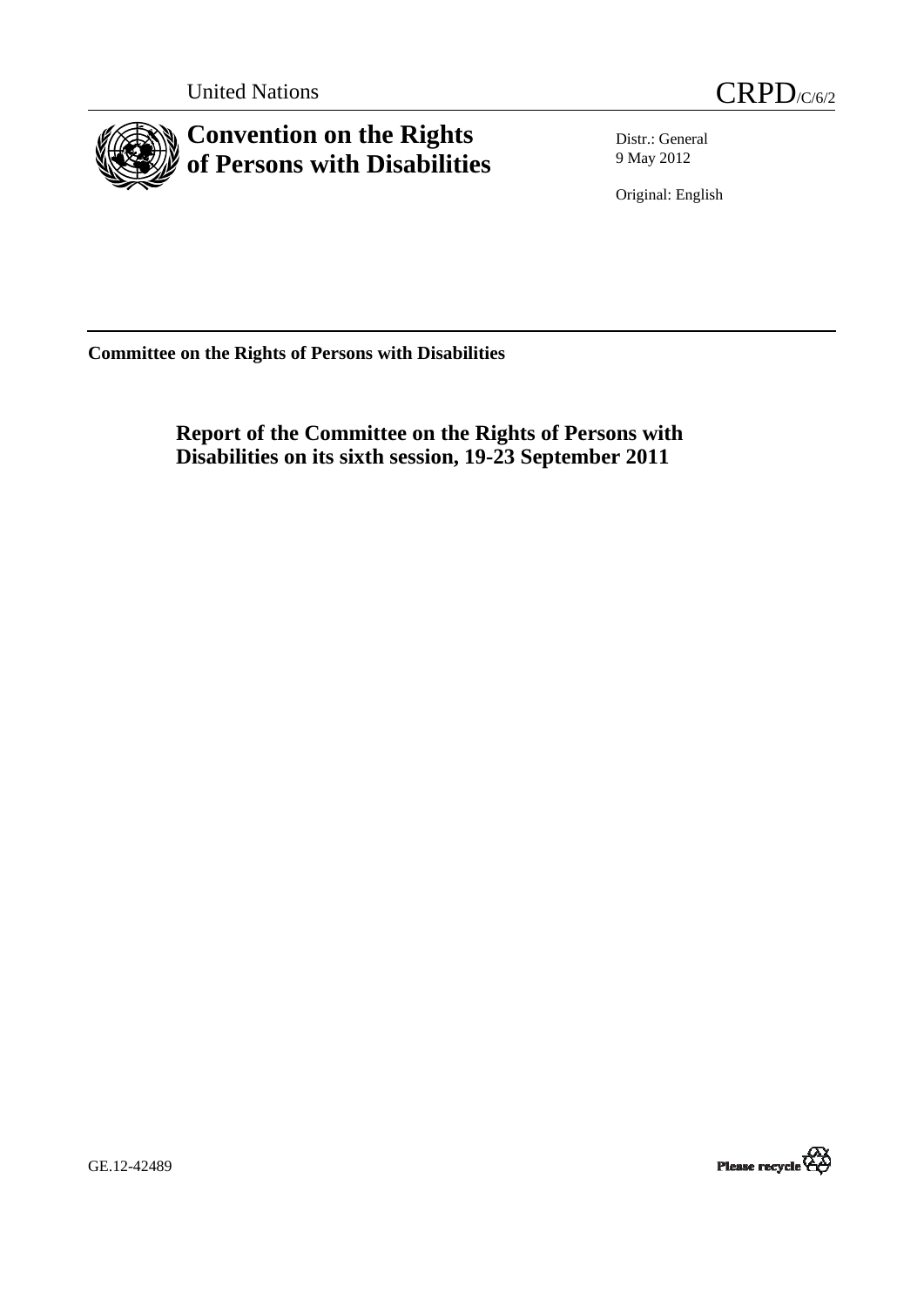### **CRPD/C/6/2**

# Contents

|       |                                                                  | Paragraphs | Page |
|-------|------------------------------------------------------------------|------------|------|
| Ι.    |                                                                  | $1 - 2$    | 3    |
| П.    |                                                                  | $3-6$      | 3    |
| Ш.    |                                                                  | 7          | 3    |
| IV.   |                                                                  | 8          | 3    |
| V.    |                                                                  | $9-10$     | 4    |
| VI.   |                                                                  | 11         | 4    |
| VII.  |                                                                  | $12 - 13$  | 4    |
| VIII. |                                                                  | $14 - 16$  | 4    |
| IX.   |                                                                  | $17-19$    | 5    |
|       | A.                                                               | 17         | 5    |
|       | Β.                                                               | 18         | 5    |
| X.    | Consideration of reports submitted in accordance with article 35 | 19         | 5    |

# Annexes

|     | States parties to the Convention on the Rights of Persons with Disabilities       | 6  |
|-----|-----------------------------------------------------------------------------------|----|
|     | States parties to the Convention on the Rights of Persons with Disabilities<br>А. | 6  |
|     | States parties to the Optional Protocol to the Convention on the<br>В.            | 10 |
| П.  | Submission of reports by States parties under article 35 of the Convention        | 14 |
| Ш.  |                                                                                   | 17 |
| IV. |                                                                                   | 18 |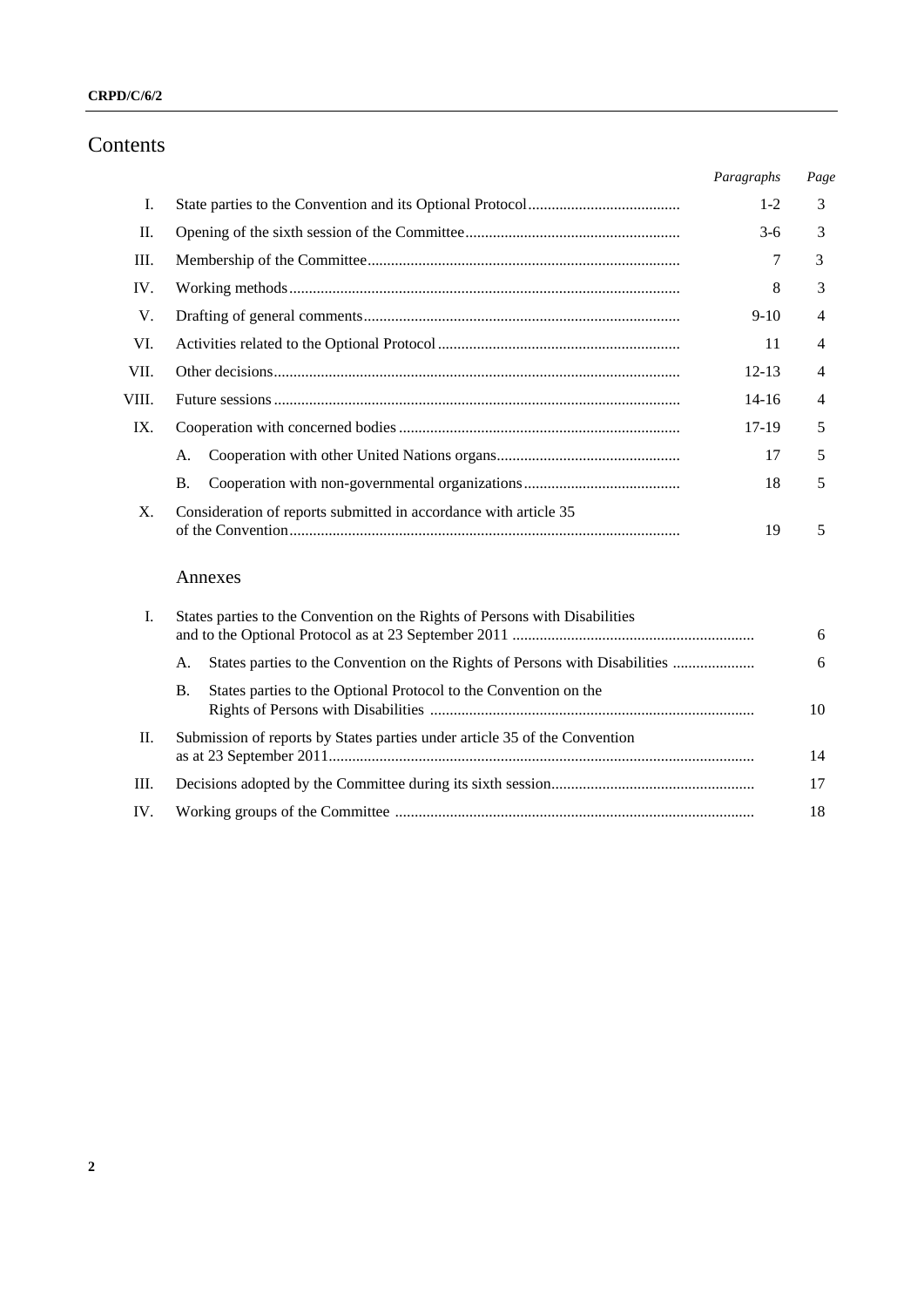## **I. States parties to the Convention and its Optional Protocol**

1. As at 23 September 2011, the closing date of the sixth session of the Committee on the Rights of Persons with Disabilities, there were 104 States parties to the Convention on the Rights of Persons with Disabilities and 62 States parties to its Optional Protocol.

2. The lists of States parties to the Convention and the Optional Protocol are contained in annex I of the present report.

### **II. Opening of the sixth session of the Committee**

3. The sixth session was opened in a public meeting by Ronald McCallum, Chairperson of the Committee. The Chairperson noted the departure of the Secretary of the Committee and welcomed the Secretary *ad interim*. He noted the fourth session of the Conference of States Parties held in New York at the beginning of September, as well as the presentation of the Committee's first biennial report to be reviewed by the General Assembly at its 66th session in October 2011 (A/66/55), which includes a request for additional meeting time.

4. The opening statement of the Office of the United Nations High Commissioner for Human Rights (OHCHR) was delivered by Wan-Hea Lee, Chief of the Groups in Focus Section of the Human Rights Treaties Division. She highlighted the most important developments of the treaty body system that had taken place since its last session in April 2011, including the establishment of the Committee on Enforced Disappearances, the adoption by the Human Rights Council of a third Optional Protocol to the Convention on the Rights of the Child, which provides for submission of complaints by individuals about alleged violations of the Convention and its first two Optional Protocols to the Committee on the Rights of the Child, and the Human Rights Council resolution on sexual orientation. She presented updates on the treaty body strengthening process; the main decisions of the last Meeting of Chairpersons and Inter-Committee Meeting as well as the latest developments in the field of human rights and disability.

5. The Committee reviewed and adopted the provisional agenda and tentative programme of work for the sixth session (CRPD/C/6/1).

6. The Chairperson reported on the activities undertaken between the fifth and sixth sessions of the Committee.

### **III. Membership of the Committee**

7. The list of members of the Committee, indicating the duration of their terms of office, is contained in annex IV to the biennial report (A/66/55). All members attended the sixth session.

### **IV. Working methods**

8. The Committee discussed various issues related to its working methods, including, inter alia, the following:

 (a) Ways of dealing with the growing number of reports submitted by State parties;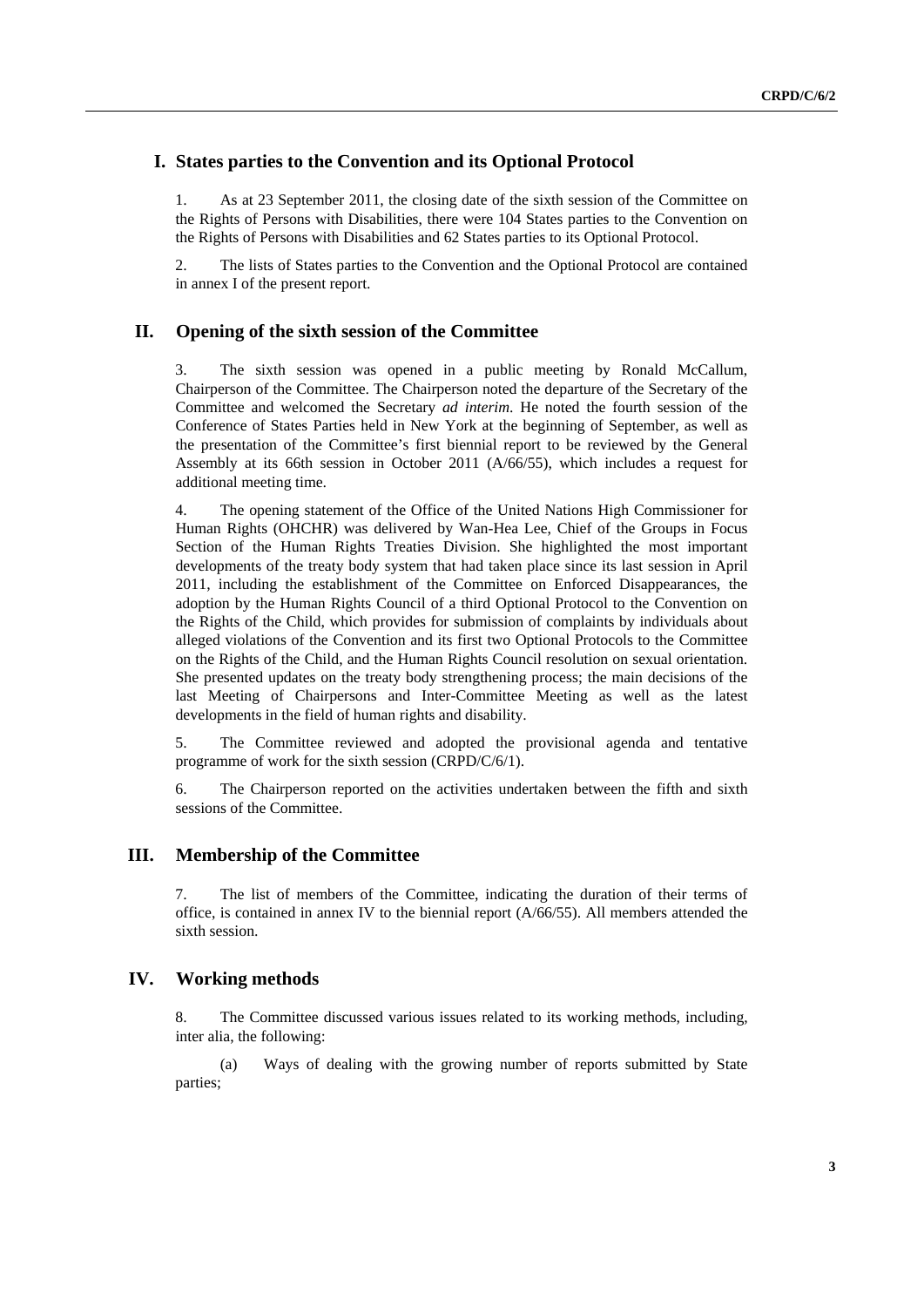(b) Practices adopted by the Committee, such as encouraging State parties to include persons with disabilities in their delegations;

 (c) Enforcement of the Committee's rules of procedure which prohibits members from being present during the consideration of the report of the State party of which they are nationals;

- (d) Functioning of the working groups established by the Committee;
- (e) The feasibility of holding of a day of general discussion in September 2012.

#### **V. Drafting of general comments**

9. The Chairperson of the Working Group on a general comment on article 12, Edah Maina, announced that the group would prepare an outline of the draft general comment and re-circulate the draft text.

10. The Committee will call for papers to be submitted by stakeholders in preparation of a draft general comment on article 9, under the leadership of the Working Group on accessibility

### **VI. Activities related to the Optional Protocol**

11. The Special Rapporteur on communications, Maria Soledad Cisternas Reyes, briefed the Committee about the activities carried out under the Optional Protocol to the Convention on the Rights of Persons with Disabilities since the fifth session of the Committee, and provided an overview of the correspondence received by the Committee. The Committee approved the decisions taken by the Special Rapporteur with regard to the three registered communications, and extended her mandate to the end of 2012.

### **VII. Other decisions**

12. The Committee reviewed and adopted the report of its fifth session (CRPD/C/5/3).

13. The Committee took a number of other decisions, which are listed in annex IV of the present report.

### **VIII. Future sessions**

14. The 7th session of the Committee is scheduled to take place from 16 to 20 April 2012. If the General Assembly grants the Committee's request for additional meeting time, the Committee will hold its 7th session from 10 to 27 April. If additional time is not granted, the 7th session would be held on the originally planned dates, from 16 to 20 April.

15. The Committee decided that, at its next session, it would review the initial report of Peru (CRPD/C/PER/1) and adopt lists of issues on the initial reports of China (CRPD/C/CHN/1), Argentina (CRPD/C/ARG/1) and Hungary (CRPD/C/HUN/1).

16. The Committee appointed the following members as country rapporteurs: Ana Pelaez Narvaez, rapporteur for Argentina; Damjam Tatic, rapporteur for Hungary and Silvia Quan-Chang, rapporteur for Paraguay.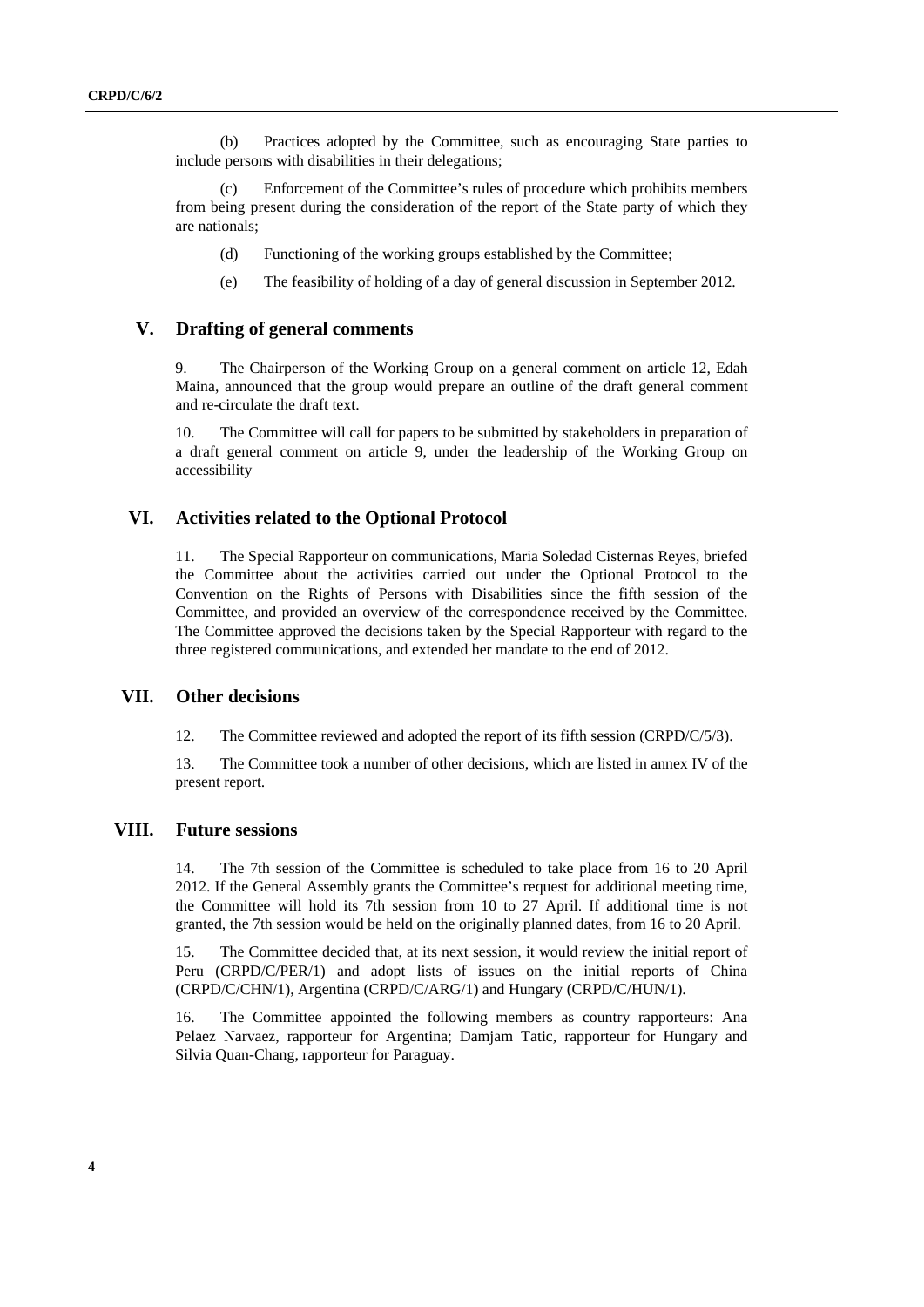## **IX. Cooperation with concerned bodies**

### **A. Cooperation with United Nations organs**

17. On 19 September 2011 (54th meeting), the Committee met with representatives of WHO, ILO, the Department of Economic and Social Affairs, OHCHR, UNICEF and UNHCR to discuss ways of cooperation, as provided for under article 38 of the Convention.

### **B. Cooperation with non-governmental organizations**

18. At its 54th meeting on 19 September 2011, the Committee was addressed by representatives of the non-governmental organizations Human Rights Watch and International Disability Alliance.

# **X. Consideration of reports submitted in accordance with article 35 of the Convention**

19. During its sixth session, at its 56th and 57th meetings held on 20 September 2011, the Committee considered the initial report submitted by Spain (CRPD/C/ESP/1) under article 35 of the Convention, and at its 63rd meeting, it adopted concluding observations on that report (CRPD/C/ESP/CO/1) (See the webpage of the sixth session at [http://www.ohchr.org/EN/HRBodies/CRPD/Pages/Session6.aspx\)](http://www.ohchr.org/EN/HRBodies/CRPD/Pages/Session6.aspx).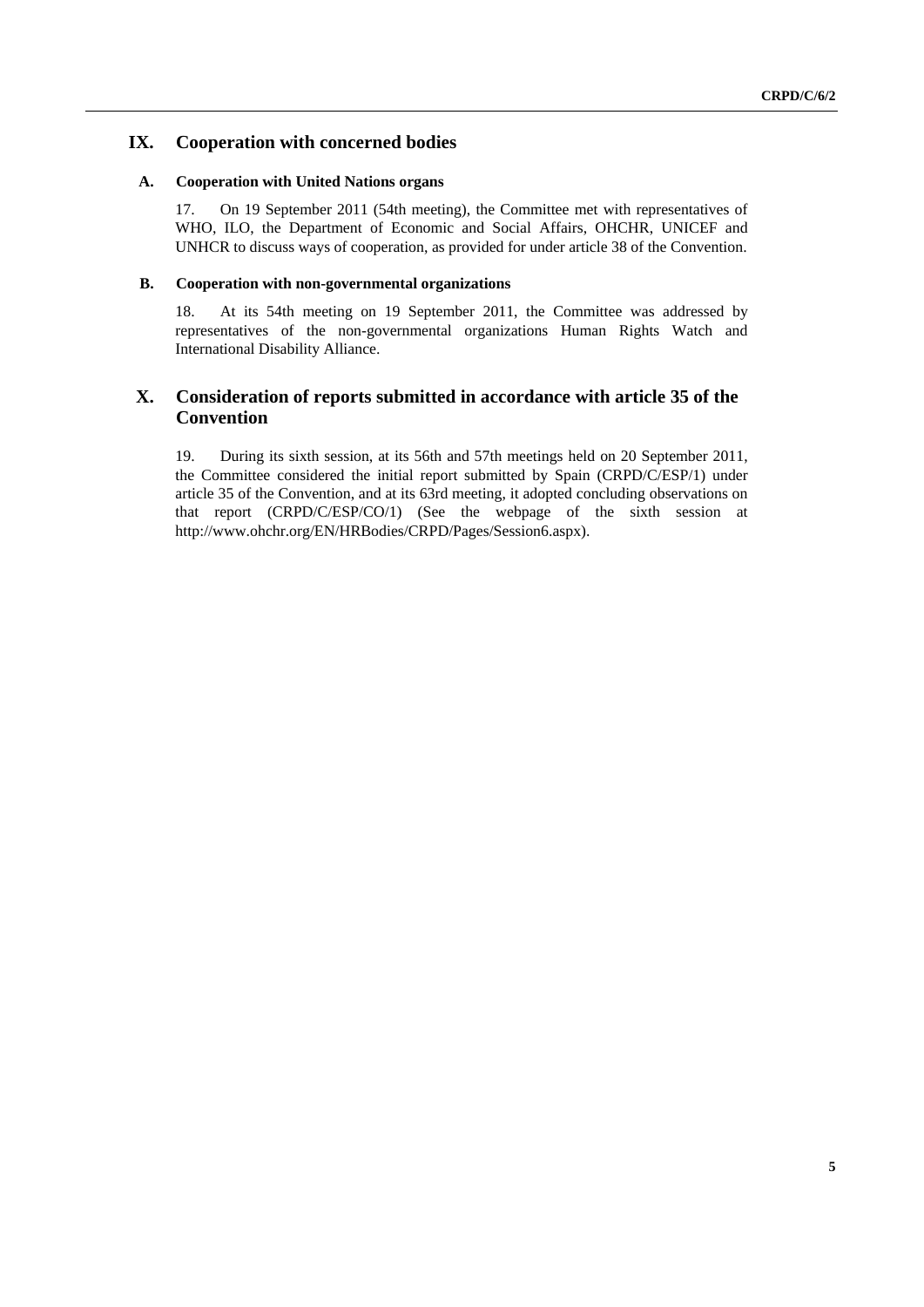# **Annexes**

# **Annex I**

# **States parties to the Convention on the Rights of Persons with Disabilities and to the Optional Protocol as at 23 September 2011**

## **A. States parties to the Convention on the Rights of Persons with Disabilities**

|                                  |                   | Formal confirmation (c),    |
|----------------------------------|-------------------|-----------------------------|
| Participant                      | Signature         | accession (a), ratification |
| Albania                          | 22 December 2009  |                             |
| Algeria                          | 30 March 2007     | 4 December 2009             |
| Andorra                          | 27 April 2007     |                             |
| Antigua and Barbuda              | 30 March 2007     |                             |
| Argentina                        | 30 March 2007     | 2 September 2008            |
| Armenia                          | 30 March 2007     | 22 September 2010           |
| Australia                        | 30 March 2007     | 17 July 2008                |
| Austria                          | 30 March 2007     | 26 September 2008           |
| Azerbaijan                       | 9 January 2008    | 28 January 2009             |
| Bahrain                          | 25 June 2007      | 22 September 2011           |
| Bangladesh                       | 9 May 2007        | 30 November 2007            |
| <b>Barbados</b>                  | 19 July 2007      |                             |
| Belgium                          | 30 March 2007     | 2 July 2009                 |
| Belize                           | 9 May 2011        | 2 June 2011                 |
| Benin                            | 8 February 2008   |                             |
| <b>Bhutan</b>                    | 21 September 2010 |                             |
| Bolivia (Plurinational State of) | 13 August 2007    | 16 November 2009            |
| Bosnia and Herzegovina           | 29 July 2009      | 12 March 2010               |
| <b>Brazil</b>                    | 30 March 2007     | 1 August 2008               |
| Brunei Darussalam                | 18 December 2007  |                             |
| <b>Bulgaria</b>                  | 27 September 2007 |                             |
| <b>Burkina Faso</b>              | 23 May 2007       | 23 July 2009                |
| Burundi                          | 26 April 2007     |                             |
| Cambodia                         | 1 October 2007    |                             |
| Cameroon                         | 1 October 2008    |                             |
| Canada                           | 30 March 2007     | 11 March 2010               |
| Cape Verde                       | 30 March 2007     |                             |
| Central African Republic         | 9 May 2007        |                             |
| Chile                            | 30 March 2007     | 29 July 2008                |
| China                            | 30 March 2007     | 1 August 2008               |
|                                  |                   |                             |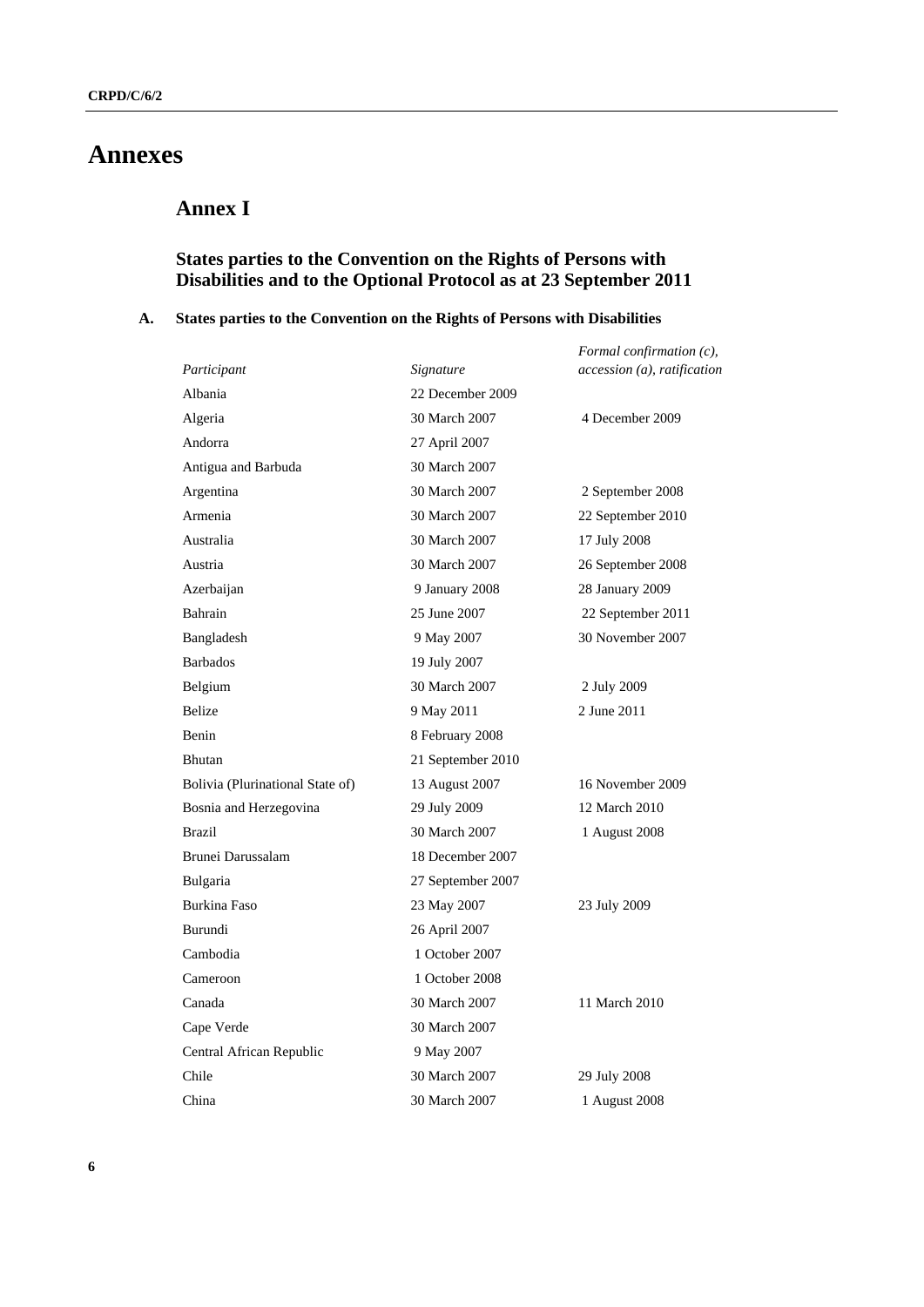| Participant                | Signature         | Formal confirmation $(c)$ ,<br>accession (a), ratification |
|----------------------------|-------------------|------------------------------------------------------------|
| Colombia                   | 30 Mar 2007       | 10 May 2011                                                |
| Comoros                    | 26 September 2007 |                                                            |
| Congo                      | 30 March 2007     |                                                            |
| Cook Islands               |                   | 8 May 2009 (a)                                             |
| Costa Rica                 | 30 March 2007     | 1 October 2008                                             |
| Côte d'Ivoire              | 7 June 2007       |                                                            |
| Croatia                    | 30 March 2007     | 15 August 2007                                             |
| Cuba                       | 26 April 2007     | 6 September 2007                                           |
| Cyprus                     | 30 March 2007     | 27 June 2011                                               |
| Czech Republic             | 30 March 2007     | 28 September 2009                                          |
| Denmark                    | 30 March 2007     | 24 July 2009                                               |
| Dominica                   | 30 March 2007     |                                                            |
| Dominican Republic         | 30 March 2007     | 18 August 2009                                             |
| Ecuador                    | 30 March 2007     | 3 April 2008                                               |
| Egypt                      | 4 April 2007      | 14 April 2008                                              |
| El Salvador                | 30 March 2007     | 14 December 2007                                           |
| Estonia                    | 25 September 2007 |                                                            |
| Ethiopia                   | 30 March 2007     | 7 July 2010                                                |
| European Union             | 30 March 2007     | 23 December 2010 (c)                                       |
| Fiji                       | 2 June 2010       |                                                            |
| Finland                    | 30 March 2007     |                                                            |
| France                     | 30 March 2007     | 18 February 2010                                           |
| Gabon                      | 30 March 2007     | 1 October 2007                                             |
| Georgia                    | 10 July 2009      |                                                            |
| Germany                    | 30 March 2007     | 24 February 2009                                           |
| Ghana                      | 30 March 2007     |                                                            |
| Greece                     | 30 March 2007     |                                                            |
| Grenada                    | 12 July 2010      |                                                            |
| Guatemala                  | 30 March 2007     | 7 April 2009                                               |
| Guinea                     | 16 May 2007       | 8 February 2008                                            |
| Guyana                     | 11 April 2007     |                                                            |
| Haiti                      |                   | 23 July 2009 (a)                                           |
| Honduras                   | 30 March 2007     | 14 April 2008                                              |
| Hungary                    | 30 March 2007     | 20 July 2007                                               |
| Iceland                    | 30 March 2007     |                                                            |
| India                      | 30 March 2007     | 1 October 2007                                             |
| Indonesia                  | 30 March 2007     |                                                            |
| Iran (Islamic Republic of) |                   | 23 October 2009 (a)                                        |
| Ireland                    | 30 March 2007     |                                                            |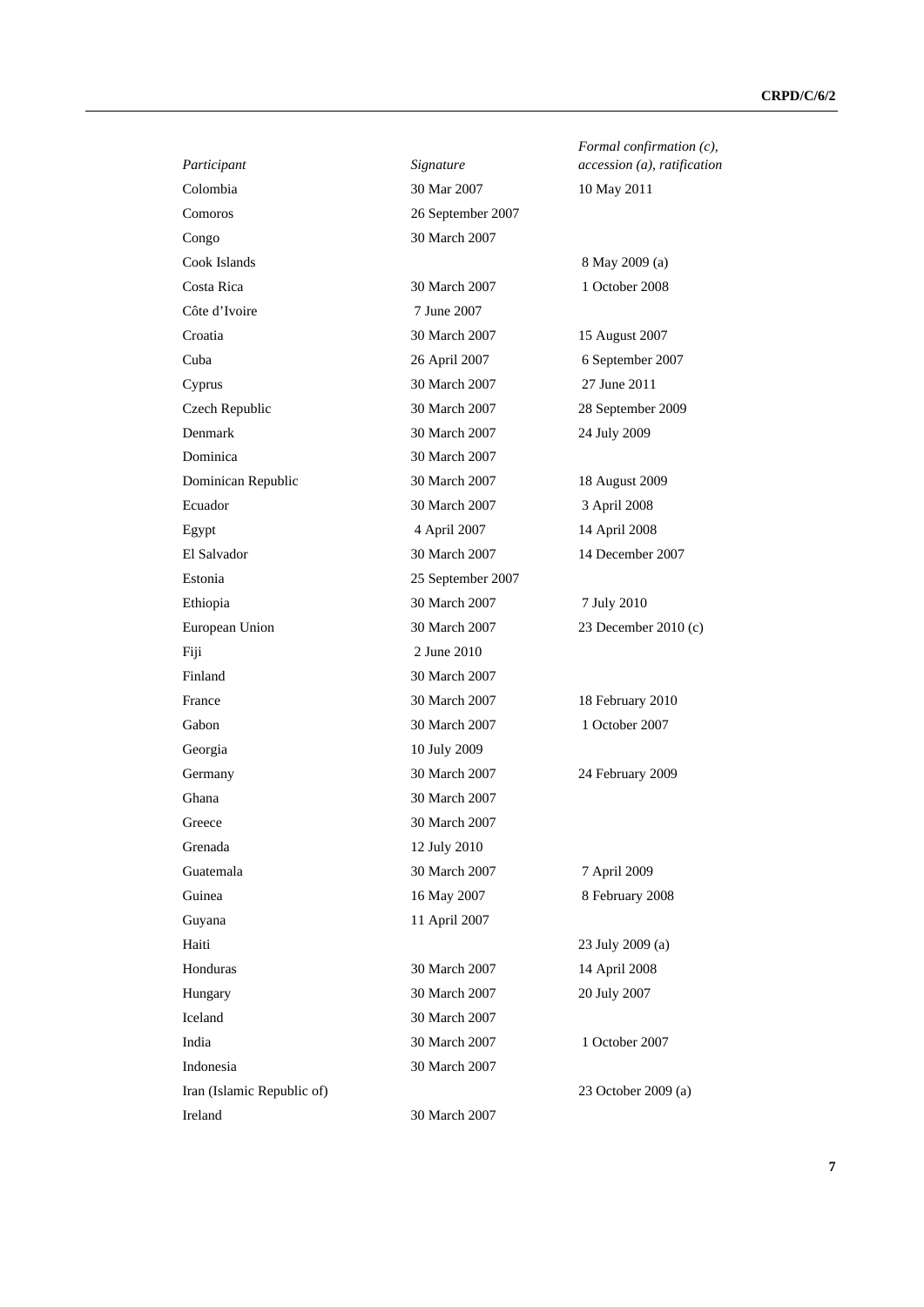| Participant                      | Signature                          | Formal confirmation (c),<br>accession (a), ratification |
|----------------------------------|------------------------------------|---------------------------------------------------------|
| Israel                           | 30 March 2007                      |                                                         |
| Italy                            | 30 March 2007                      | 15 May 2009                                             |
| Jamaica                          | 30 March 2007                      | 30 March 2007                                           |
|                                  |                                    |                                                         |
| Japan<br>Jordan                  | 28 September 2007<br>30 March 2007 | 31 March 2008                                           |
| Kazakhstan                       | 11 December 2008                   |                                                         |
|                                  |                                    |                                                         |
| Kenya                            | 30 March 2007                      | 19 May 2008                                             |
| Kyrgyzstan                       | 21 September 2011                  |                                                         |
| Lao People's Democratic Republic | 15 January 2008                    | 25 September 2009                                       |
| Latvia                           | 18 July 2008                       | 1 March 2010                                            |
| Lebanon                          | 14 June 2007                       |                                                         |
| Lesotho                          |                                    | 2 December 2008 (a)                                     |
| Liberia                          | 30 March 2007                      |                                                         |
| Libya                            | 1 May 2008                         |                                                         |
| Lithuania                        | 30 March 2007                      | 18 August 2010                                          |
| Luxembourg                       | 30 March 2007                      |                                                         |
| Madagascar                       | 25 September 2007                  |                                                         |
| Malawi                           | 27 September 2007                  | 27 August 2009                                          |
| Malaysia                         | 8 April 2008                       | 19 July 2010                                            |
| Maldives                         | 2 October 2007                     | 5 April 2010                                            |
| Mali                             | 15 May 2007                        | 7 April 2008                                            |
| Malta                            | 30 March 2007                      |                                                         |
| Mauritius                        | 25 September 2007                  | 8 January 2010                                          |
| Mexico                           | 30 March 2007                      | 17 December 2007                                        |
| Micronesia (Federated States of) | 23 September 2011                  |                                                         |
| Monaco                           | 23 September 2009                  |                                                         |
| Mongolia                         |                                    | 13 May 2009 (a)                                         |
| Montenegro                       | 27 September 2007                  | 2 November 2009                                         |
| Morocco                          | 30 March 2007                      | 8 April 2009                                            |
| Mozambique                       | 30 March 2007                      |                                                         |
| Namibia                          | 25 April 2007                      | 4 December 2007                                         |
| Nepal                            | 3 January 2008                     | 7 May 2010                                              |
| Netherlands                      | 30 March 2007                      |                                                         |
| New Zealand                      | 30 March 2007                      | 25 September 2008                                       |
| Nicaragua                        | 30 March 2007                      | 7 December 2007                                         |
| Niger                            | 30 March 2007                      | 24 June 2008                                            |
| Nigeria                          | 30 March 2007                      | 24 September 2010                                       |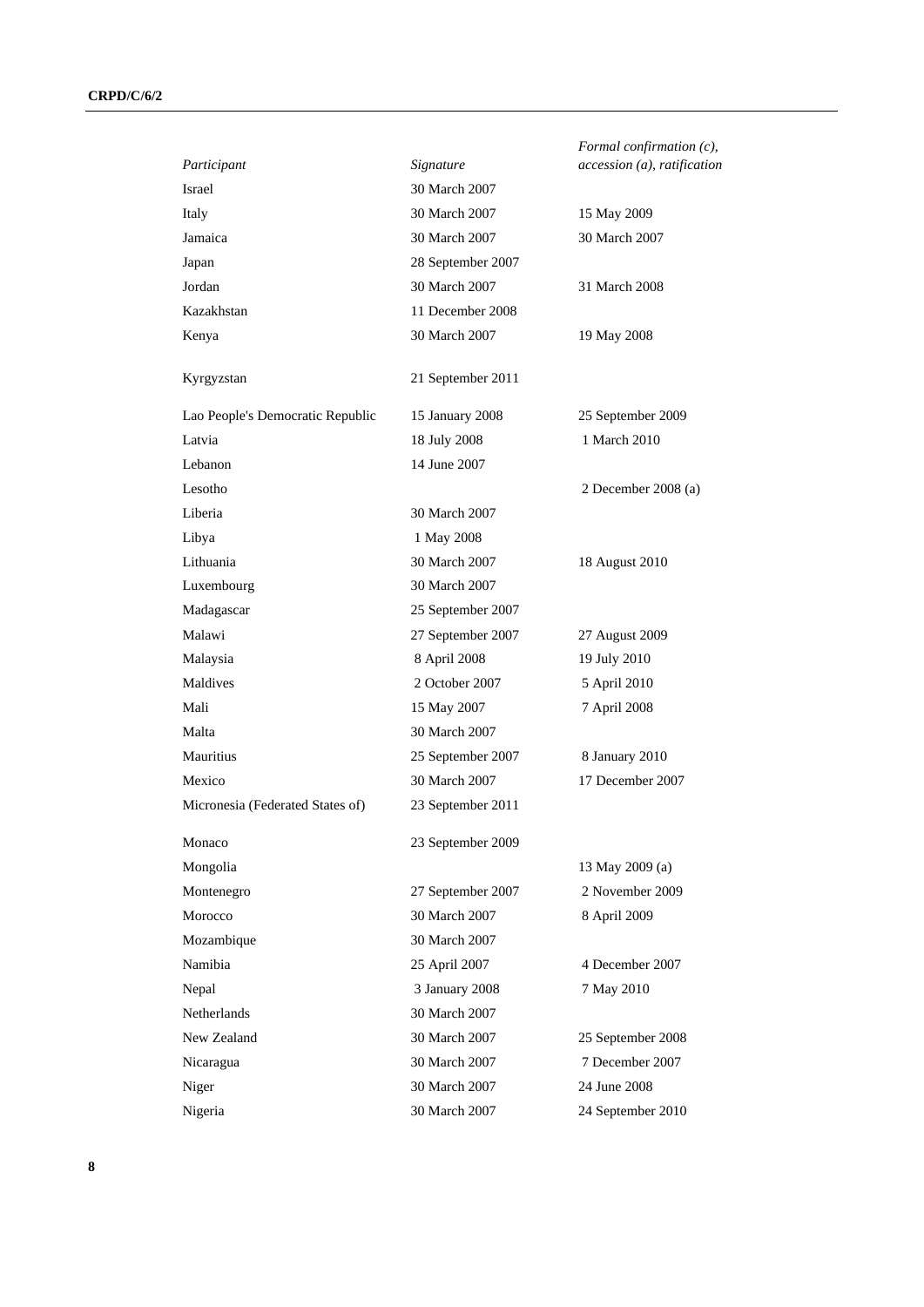|                                |                   | Formal confirmatio     |
|--------------------------------|-------------------|------------------------|
| Participant                    | Signature         | accession (a), ratific |
| Norway                         | 30 March 2007     |                        |
| Oman                           | 17 March 2008     | 6 January 2009         |
| Pakistan                       | 25 September 2008 | 5 July 2011            |
| Palau                          | 20 September 2011 |                        |
| Panama                         | 30 March 2007     | 7 August 2007          |
| Papua New Guinea               | 2 June 2011       |                        |
| Paraguay                       | 30 March 2007     | 3 September 2008       |
| Peru                           | 30 March 2007     | 30 January 2008        |
| Philippines                    | 25 September 2007 | 15 April 2008          |
| Poland                         | 30 March 2007     |                        |
| Portugal                       | 30 March 2007     | 23 September 2009      |
| Oatar                          | 9 July 2007       | 13 May 2008            |
| Republic of Korea              | 30 March 2007     | 11 December 2008       |
| Republic of Moldova            | 30 March 2007     | 21 September 2010      |
| Romania                        | 26 September 2007 | 31 January 2011        |
| <b>Russian Federation</b>      | 24 September 2008 |                        |
| Rwanda                         |                   | 15 December 2008       |
| San Marino                     | 30 March 2007     | 22 February 2008       |
| Saudi Arabia                   |                   | 24 June 2008 (a)       |
| Senegal                        | 25 April 2007     | 7 September 2010       |
| Serbia                         | 17 December 2007  | 31 July 2009           |
| Seychelles                     | 30 March 2007     | 2 October 2009         |
| Sierra Leone                   | 30 March 2007     | 4 October 2010         |
| Slovakia                       | 26 September 2007 | 26 May 2010            |
| Slovenia                       | 30 March 2007     | 24 April 2008          |
| Solomon Islands                | 23 September 2008 |                        |
| South Africa                   | 30 March 2007     | 30 November 2007       |
| Spain                          | 30 March 2007     | 3 December 2007        |
| Sri Lanka                      | 30 March 2007     |                        |
| St. Lucia                      |                   |                        |
| St. Vincent and the Grenadines | 22 September 2011 | 29 October 2010 (a)    |
| Sudan                          | 30 March 2007     | 24 April 2009          |
| Suriname                       | 30 March 2007     |                        |
| Swaziland                      | 25 September 2007 |                        |
| Sweden                         | 30 March 2007     | 15 December 2008       |
| Syrian Arab Republic           | 30 March 2007     | 10 July 2009           |
| Thailand                       | 30 March 2007     | 29 July 2008           |

*firmation (c), accession (a), ratification* 

 $per 2008$  (a)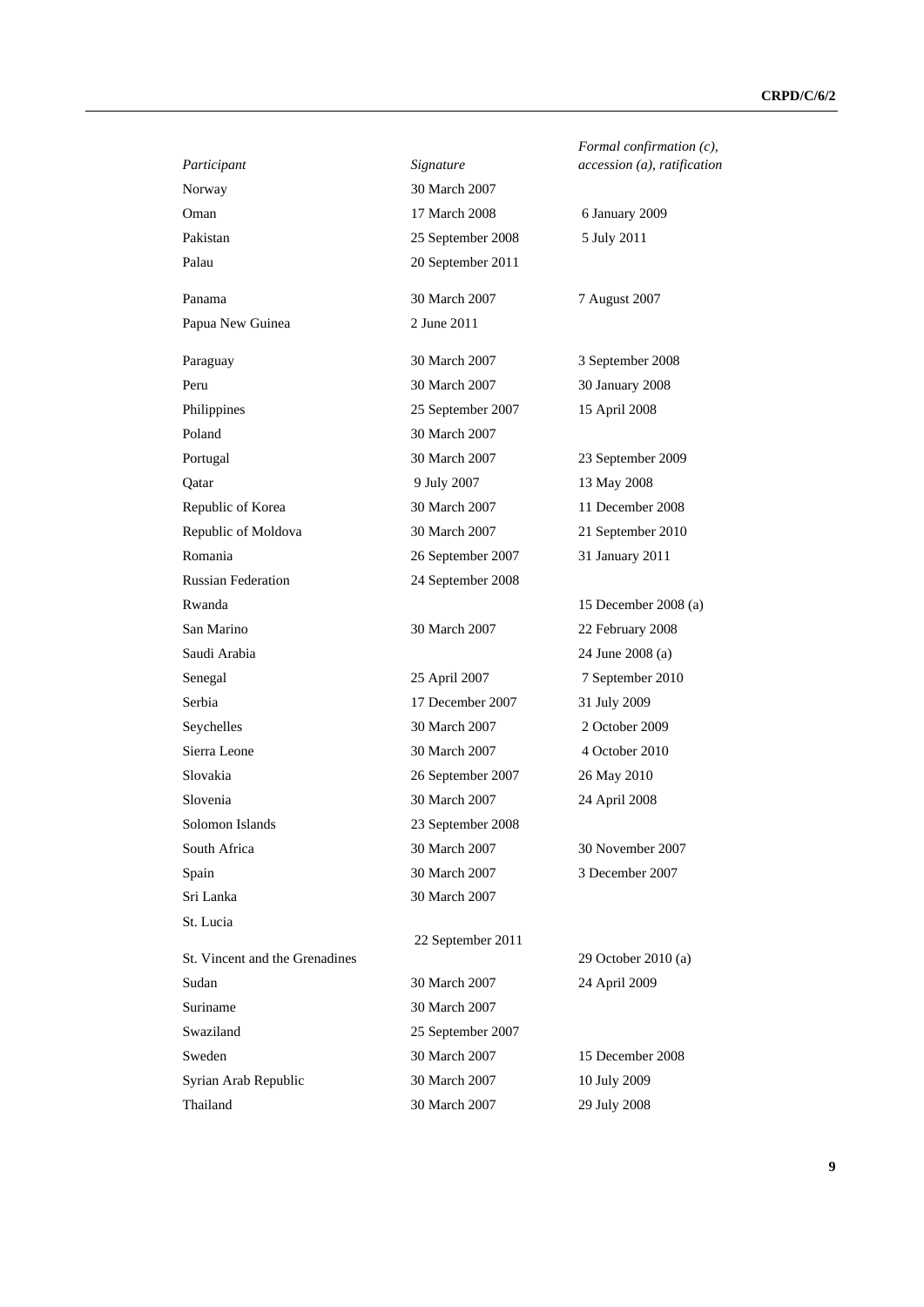|                                                         |                   | Formal confirmation $(c)$ ,   |
|---------------------------------------------------------|-------------------|-------------------------------|
| Participant                                             | Signature         | $accession(a)$ , ratification |
| The former Yugoslav Republic of<br>Macedonia            | 30 March 2007     |                               |
| Togo                                                    | 23 September 2008 | 1 March 2011                  |
| Tonga                                                   | 15 November 2007  |                               |
| Trinidad and Tobago                                     | 27 September 2007 |                               |
| Tunisia                                                 | 30 March 2007     | 2 April 2008                  |
| Turkey                                                  | 30 March 2007     | 28 September 2009             |
| Turkmenistan                                            |                   | 4 September 2008 (a)          |
| Uganda                                                  | 30 March 2007     | 25 September 2008             |
| Ukraine                                                 | 24 September 2008 | 4 February 2010               |
| <b>United Arab Emirates</b>                             | 8 February 2008   | 19 March 2010                 |
| United Kingdom of Great Britain and<br>Northern Ireland | 30 March 2007     | 8 June 2009                   |
| United Republic of Tanzania                             | 30 March 2007     | 10 November 2009              |
| United States of America                                | 30 July 2009      |                               |
| Uruguay                                                 | 3 April 2007      | 11 February 2009              |
| Uzbekistan                                              | 27 February 2009  |                               |
| Vanuatu                                                 | 17 May 2007       | 23 October 2008               |
| Viet Nam                                                | 22 October 2007   |                               |
| Yemen                                                   | 30 March 2007     | 26 March 2009                 |
| Zambia                                                  | 9 May 2008        | 1 February 2010               |

## **B. States parties to the Optional Protocol to the Convention on the Rights of Persons with Disabilities**

| Participant                      | Signature       | Formal confirmation $(c)$ ,<br>accession (a), ratification |
|----------------------------------|-----------------|------------------------------------------------------------|
| Algeria                          | 30 March 2007   |                                                            |
| Andorra                          | 27 April 2007   |                                                            |
| Antigua and Barbuda              | 30 March 2007   |                                                            |
| Argentina                        | 30 March 2007   | 2 September 2008                                           |
| Armenia                          | 30 March 2007   |                                                            |
| Australia                        |                 | 21 August 2009 (a)                                         |
| Austria                          | 30 March 2007   | 26 September 2008                                          |
| Azerbaijan                       | 9 January 2008  | 28 January 2009                                            |
| Bangladesh                       |                 | 12 May 2008 (a)                                            |
| Belgium                          | 30 March 2007   | 2 July 2009                                                |
| Benin                            | 8 February 2008 |                                                            |
| Bolivia (Plurinational State of) | 13 August 2007  | 16 November 2009                                           |
| Bosnia and Herzegovina           | 29 July 2009    | 12 March 2010                                              |
| Brazil                           | 30 March 2007   | 1 August 2008                                              |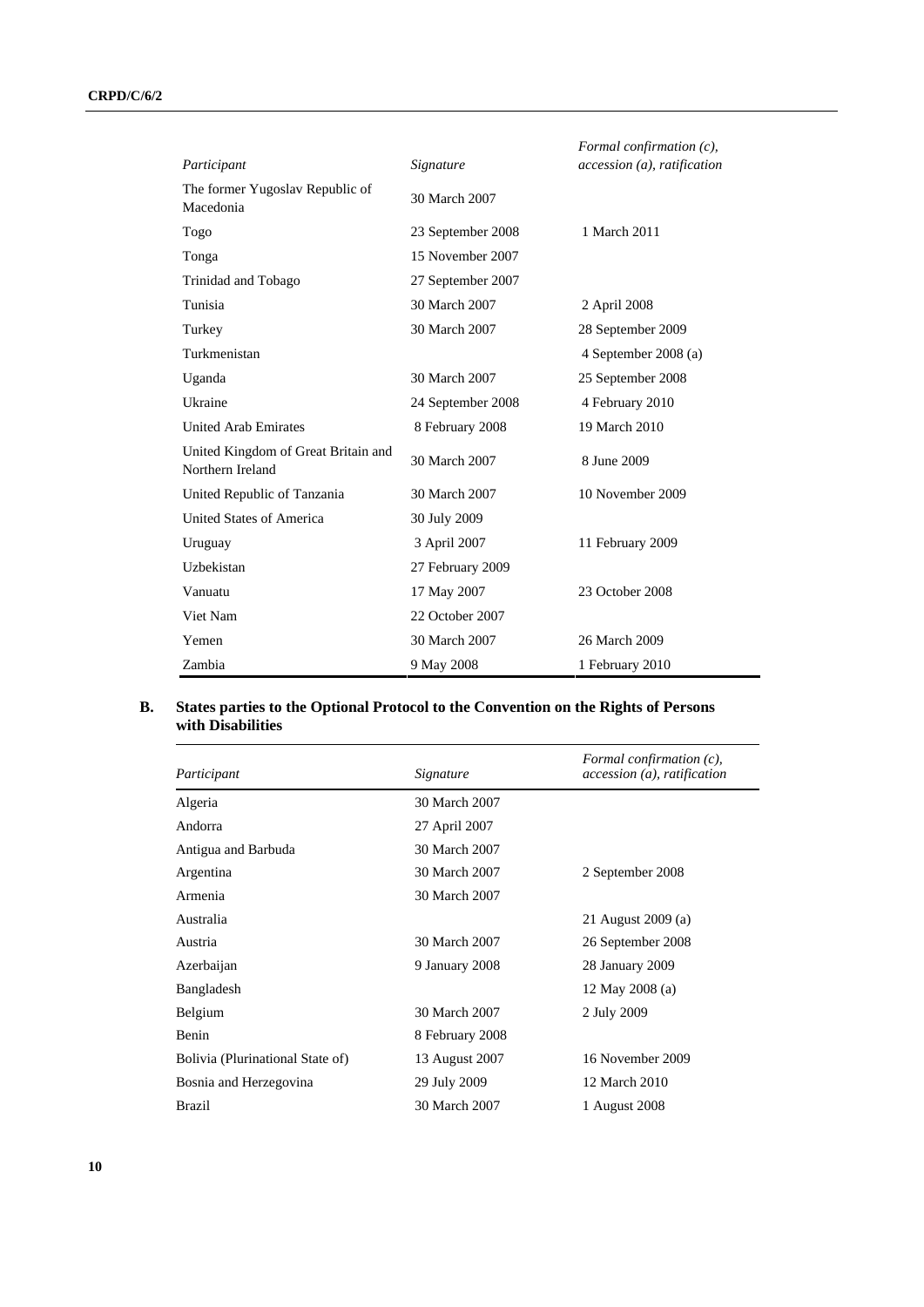| Participant              | Signature         | Formal confirmation $(c)$ ,<br>accession (a), ratification |
|--------------------------|-------------------|------------------------------------------------------------|
| Bulgaria                 | 18 December 2008  |                                                            |
| <b>Burkina Faso</b>      | 23 May 2007       | 23 July 2009                                               |
| Burundi                  | 26 April 2007     |                                                            |
| Cambodia                 | 1 October 2007    |                                                            |
| Cameroon                 | 1 October 2008    |                                                            |
| Central African Republic | 9 May 2007        |                                                            |
| Chile                    | 30 March 2007     | 29 July 2008                                               |
| Congo                    | 30 March 2007     |                                                            |
| Cook Islands             |                   | 8 May 2009 (a)                                             |
| Costa Rica               | 30 March 2007     | 1 October 2008                                             |
| Côte d'Ivoire            | 7 June 2007       |                                                            |
| Croatia                  | 30 March 2007     | 15 August 2007                                             |
| Cyprus                   | 30 March 2007     | 27 June 2011                                               |
| Czech Republic           | 30 March 2007     |                                                            |
| Dominican Republic       | 30 March 2007     | 18 August 2009                                             |
| Ecuador                  | 30 March 2007     | 3 April 2008                                               |
| El Salvador              | 30 March 2007     | 14 December 2007                                           |
| Fiji                     | 2 June 2010       |                                                            |
| Finland                  | 30 March 2007     |                                                            |
| France                   | 23 September 2008 | 18 February 2010                                           |
| Gabon                    | 25 September 2007 |                                                            |
| Georgia                  | 10 July 2009      |                                                            |
| Germany                  | 30 March 2007     | 24 February 2009                                           |
| Ghana                    | 30 March 2007     |                                                            |
| Greece                   | 27 September 2007 |                                                            |
| Guatemala                | 30 March 2007     | 7 April 2009                                               |
| Guinea                   | 31 August 2007    | 8 February 2008                                            |
| Haiti                    |                   | 23 July 2009 (a)                                           |
| Honduras                 | 23 August 2007    | 16 August 2010                                             |
| Hungary                  | 30 March 2007     | 20 July 2007                                               |
| Iceland                  | 30 March 2007     |                                                            |
| Italy                    | 30 March 2007     | 15 May 2009                                                |
| Jamaica                  | 30 March 2007     |                                                            |
| Jordan                   | 30 March 2007     |                                                            |
| Kazakhstan               | 11 December 2008  |                                                            |
| Latvia                   | 22 January 2010   | 31 August 2010                                             |
| Lebanon                  | 14 June 2007      |                                                            |
| Liberia                  | 30 March 2007     |                                                            |
| Lithuania                | 30 March 2007     | 18 August 2010                                             |
| Luxembourg               | 30 March 2007     |                                                            |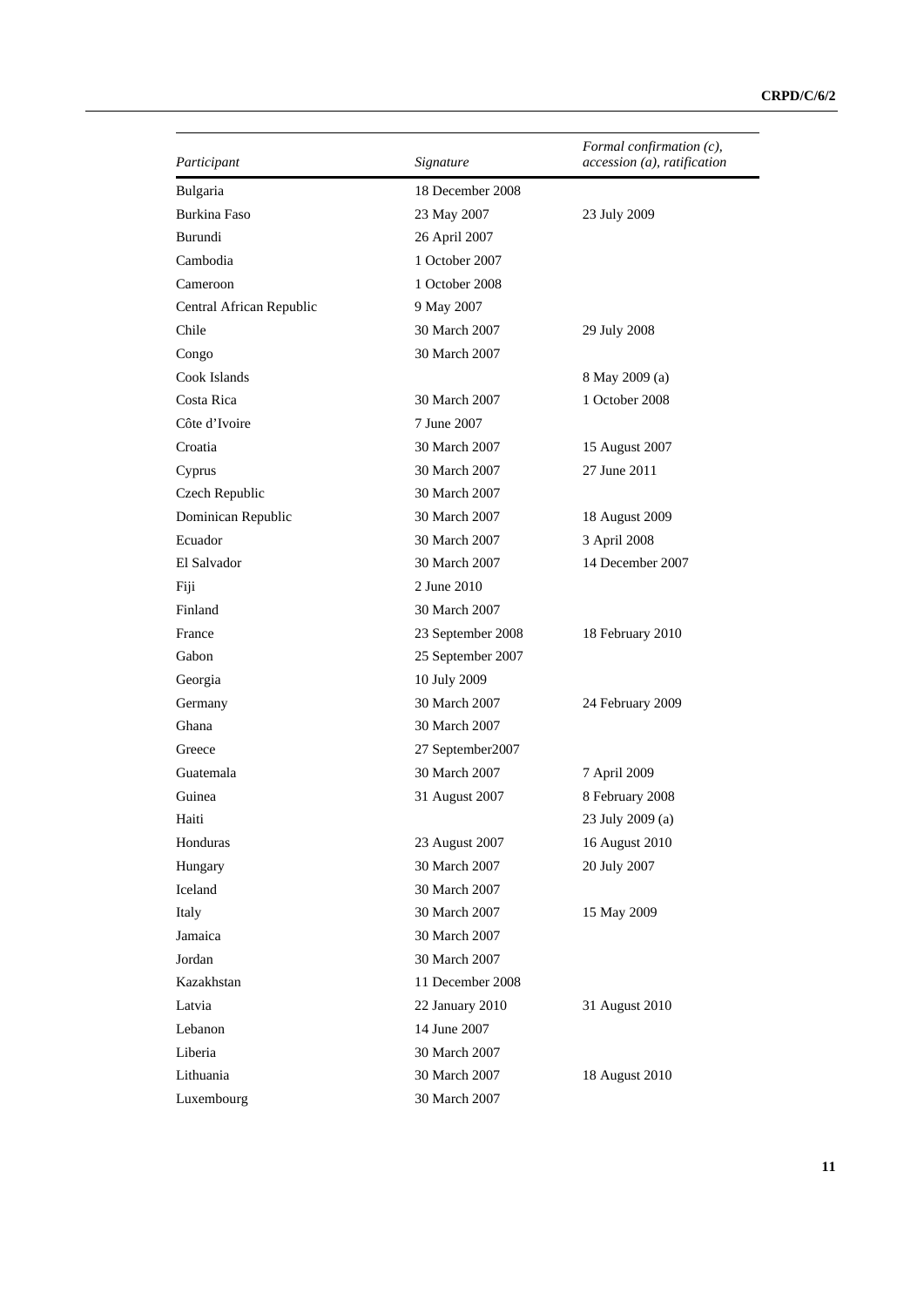| Participant                                  | Signature         | Formal confirmation $(c)$ ,<br>accession (a), ratification |
|----------------------------------------------|-------------------|------------------------------------------------------------|
| Madagascar                                   | 25 September 2007 |                                                            |
| Mali                                         | 15 May 2007       | 7 April 2008                                               |
| Malta                                        | 30 March 2007     |                                                            |
| Mauritius                                    | 25 September 2007 |                                                            |
| Mexico                                       | 30 March 2007     | 17 December 2007                                           |
| Mongolia                                     |                   | 13 May 2009 (a)                                            |
| Montenegro                                   | 27 September 2007 | 2 November 2009                                            |
| Morocco                                      |                   | 8 April 2009 (a)                                           |
| Namibia                                      | 25 April 2007     | 4 December 2007                                            |
| Nepal                                        | 3 January 2008    | 7 May 2010                                                 |
| Nicaragua                                    | 21 October 2008   | 2 February 2010                                            |
| Niger                                        | 2 August 2007     | 24 June 2008                                               |
| Nigeria                                      | 30 March 2007     | 24 September 2010                                          |
| Panama                                       | 30 March 2007     | 7 August 2007                                              |
| Paraguay                                     | 30 March 2007     | 3 September 2008                                           |
| Peru                                         | 30 March 2007     | 30 January 2008                                            |
| Portugal                                     | 30 March 2007     | 23 September 2009                                          |
| Qatar                                        | 9 July 2007       |                                                            |
| Romania                                      | 25 September 2008 |                                                            |
| Rwanda                                       |                   | 15 December 2008 (a)                                       |
| San Marino                                   | 30 March 2007     | 22 February 2008                                           |
| Saudi Arabia                                 |                   | 24 June 2008 (a)                                           |
| Senegal                                      | 25 April 2007     |                                                            |
| Serbia                                       | 17 December 2007  | 31 July 2009                                               |
| Seychelles                                   | 30 March 2007     |                                                            |
| Sierra Leone                                 | 30 March 2007     |                                                            |
| Slovakia                                     | 26 September 2007 | 26 May 2010                                                |
| Slovenia                                     | 30 March 2007     | 24 April 2008                                              |
| Solomon Islands                              | 24 September 2009 |                                                            |
| South Africa                                 | 30 March 2007     | 30 November 2007                                           |
| Spain                                        | 30 March 2007     | 3 December 2007                                            |
| St. Vincent and the Grenadines               |                   | 29 October 2010 (a)                                        |
| Sudan                                        |                   | 24 April 2009 (a)                                          |
| Swaziland                                    | 25 September 2007 |                                                            |
| Sweden                                       | 30 March 2007     | 15 December 2008                                           |
| Syrian Arab Republic                         |                   | 10 July 2009 (a)                                           |
| The former Yugoslav Republic of<br>Macedonia | 29 July 2009      |                                                            |
| Togo                                         | 23 September 2008 | 1 March 2011                                               |
| Tunisia                                      | 30 March 2007     | 2 April 2008                                               |
| Turkey                                       | 28 September 2009 |                                                            |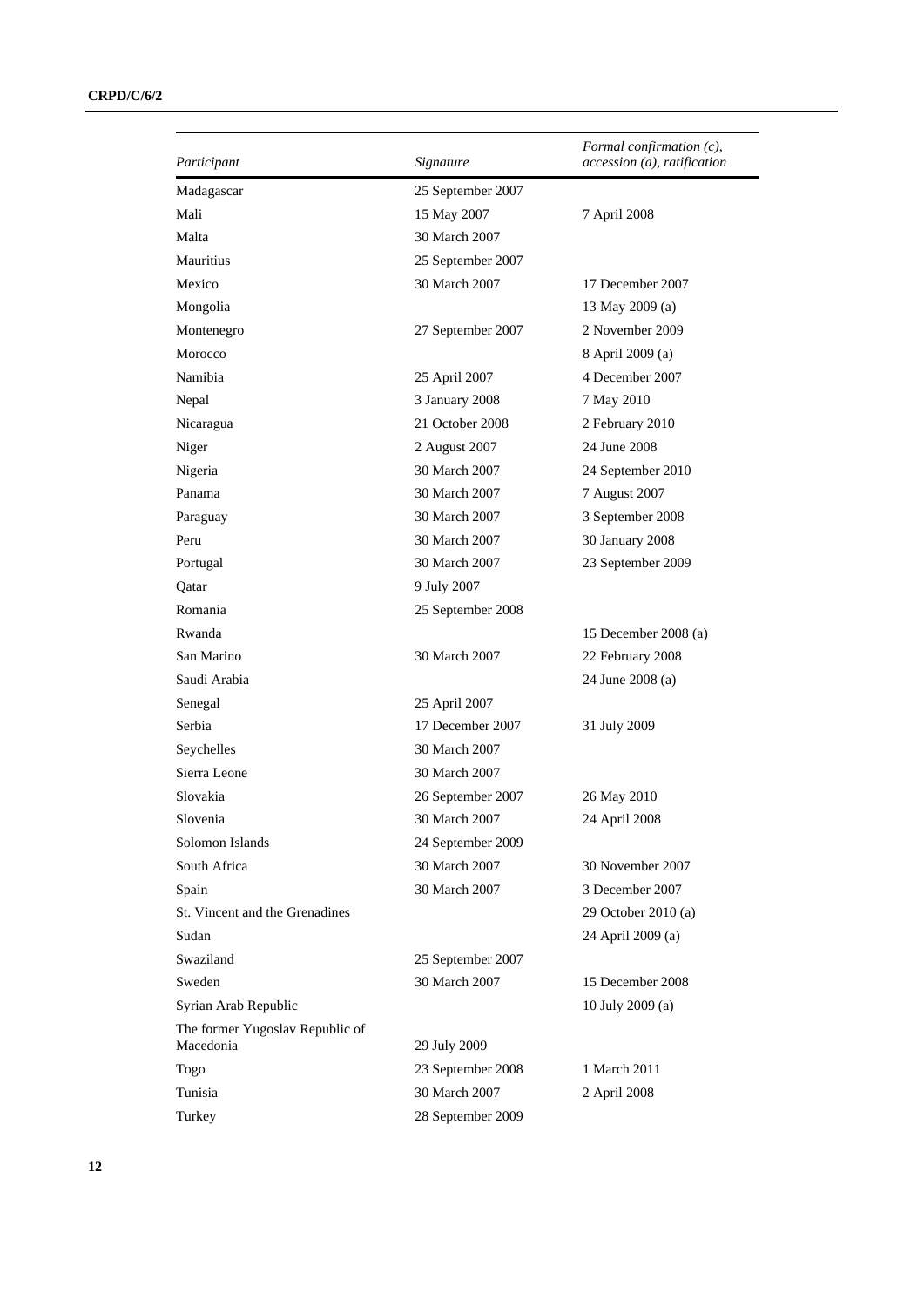| Participant                                             | Signature         | Formal confirmation $(c)$ ,<br>accession (a), ratification |
|---------------------------------------------------------|-------------------|------------------------------------------------------------|
| Turkmenistan                                            |                   | 10 November 2010 $(a)$                                     |
| Uganda                                                  | 30 March 2007     | 25 September 2008                                          |
| Ukraine                                                 | 24 September 2008 | 4 February 2010                                            |
| <b>United Arab Emirates</b>                             | 12 February 2008  |                                                            |
| United Kingdom of Great Britain and<br>Northern Ireland | 26 February 2009  | 7 August 2009                                              |
| United Republic of Tanzania                             | 29 September 2008 | 10 November 2009                                           |
| Yemen                                                   | 11 April 2007     | 26 March 2009                                              |
| Zambia                                                  | 29 September 2008 |                                                            |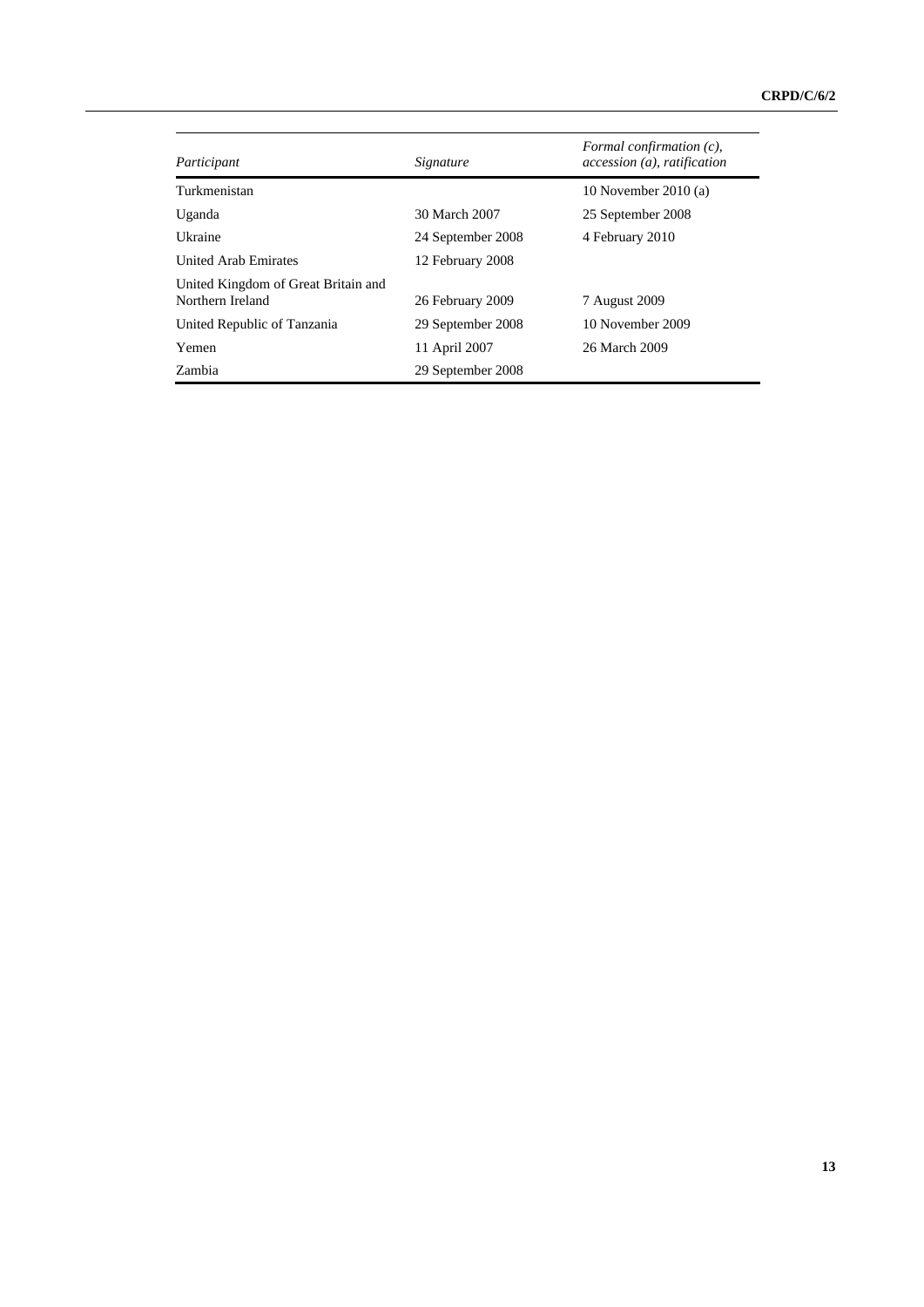# **Annex II**

# **Submission of reports by States parties under article 35 of the Convention, as at 23 September 2011**

|                                            | Entry into force (date<br>of ratification+30 |                                 |                     |               |
|--------------------------------------------|----------------------------------------------|---------------------------------|---------------------|---------------|
| State party                                | $\frac{days}{}$                              | Date due                        | Date received       | Date examined |
| Algeria                                    | 4 January 2010                               | 4 January 2012                  |                     |               |
| Argentina                                  | 2 October 2008                               | 2 October 2010                  | 6 October 2010      |               |
| Armenia                                    | 22 October 2010                              | 22 October 2012                 |                     |               |
| Australia                                  | 17 August 2008                               | 17 August 2010                  | 3 December 2010     |               |
| Austria                                    | 26 October 2008                              | 26 October 2010                 | 2 November<br>2010  |               |
| Azerbaijan                                 | 27 February 2009                             | 27 February 2011                | 16 February 2011    |               |
| Bahrain                                    | 22 October 2011                              | 22 October 2013                 |                     |               |
| Bangladesh                                 | 30 December 2007                             | 30 December 2009                |                     |               |
| Belgium                                    | 2 August 2009                                | 2 August 2011                   | 28 July 2011        |               |
| <b>Belize</b>                              |                                              |                                 |                     |               |
| <b>Bolivia</b> (Plurinational State<br>of) | 2 July 2011<br>16 December 2009              | 2 July 2013<br>16 December 2011 |                     |               |
| Bosnia and Herzegovina                     | 12 April 2010                                | 12 April 2012                   |                     |               |
| <b>Brazil</b>                              | 1 September 2008                             | 1 September 2010                |                     |               |
| Burkina Faso                               | 23 August 2009                               | 23 August 2011                  |                     |               |
| Canada                                     | 11 April 2010                                | 11 April 2012                   |                     |               |
| Chile                                      | 29 August 2008                               | 29 August 2010                  |                     |               |
| China                                      | 1 September 2008                             | 1 September 2010                | 30 August 2010      |               |
| Colombia                                   | 10 June 2011                                 | 10 June 2013                    |                     |               |
| Cook Islands                               | 8 June 2009                                  | 8 June 2011                     |                     |               |
| Costa Rica                                 | 1 November 2008                              | 1 November 2010                 | 29 March 2011       |               |
| Croatia                                    | 15 September 2007                            | 15 September 2009               |                     |               |
| Cuba                                       | 6 October 2007                               | 6 October 2009                  |                     |               |
| Cyprus                                     | 27 July 2011                                 | 27 July 2013                    |                     |               |
| Czech Republic                             | 28 October 2009                              | 28 October 2011                 |                     |               |
| Denmark                                    | 24 August 2009                               | 24 August 2011                  |                     |               |
| Dominican Republic                         | 18 September 2009                            | 18 September 2011               |                     |               |
| Ecuador                                    | 3 May 2008                                   | 3 May 2010                      | 8 September<br>2011 |               |
| Egypt                                      | 14 May 2008                                  | 14 May 2010                     |                     |               |
| El Salvador                                | 14 January 2008                              | 14 January 2010                 | 5 January 2011      |               |
| Ethiopia                                   | 7 August 2010                                | 7 August 2012                   |                     |               |
| European Union                             | 23 January 2011                              | 23 January 2013                 |                     |               |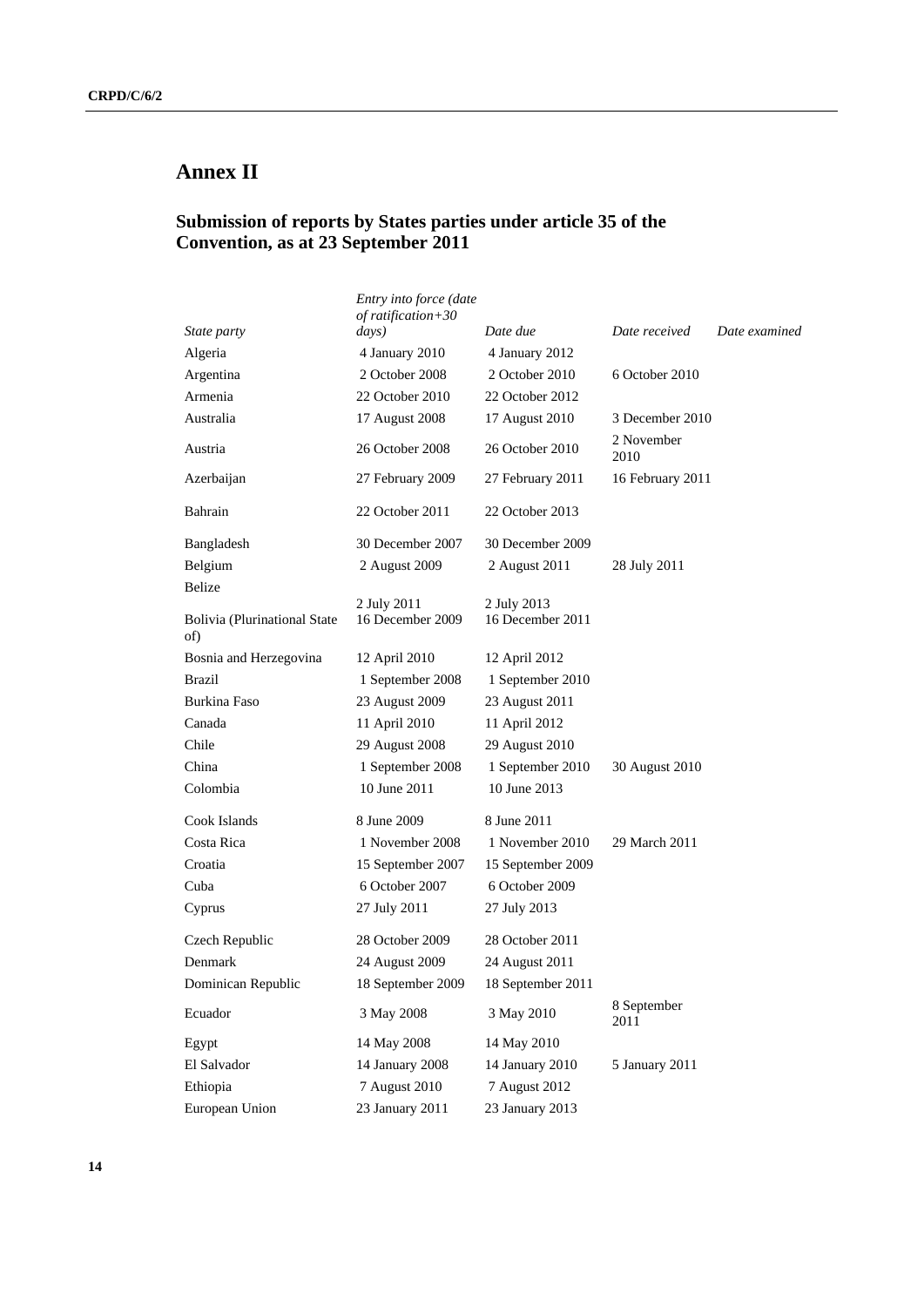|                                     | Entry into force (date<br>$of$ ratification + 30 |                   |                      |               |
|-------------------------------------|--------------------------------------------------|-------------------|----------------------|---------------|
| State party                         | days)                                            | Date due          | Date received        | Date examined |
| France                              | 18 March 2010                                    | 18 March 2012     |                      |               |
| Gabon                               | 1 November 2007                                  | 1 November 2009   |                      |               |
| Germany                             | 24 March 2009                                    | 24 March 2011     | 19 September<br>2011 |               |
| Guatemala                           | 7 March 2009                                     | 7 March 2011      |                      |               |
| Guinea                              | 8 March 2008                                     | 8 March 2010      |                      |               |
| Haiti                               | 23 August 209                                    | 23 August 2011    |                      |               |
| Honduras                            | 14 March 2008                                    | 14 March 2010     |                      |               |
| Hungary                             | 20 August 2007                                   | 20 August 2009    | 14 October 2010      |               |
| India                               | 1 November 2007                                  | 1 November 2009   |                      |               |
| Iran (Islamic Republic of)          | 23 November 2009                                 | 23 November 2011  |                      |               |
| Italy                               | 15 June 2009                                     | 15 June 2011      |                      |               |
| Jamaica                             | 30 April 2007                                    | 30 April 2009     |                      |               |
| Jordan                              | 30 April 2008                                    | 30 April 2010     |                      |               |
| Kenya                               | 19 June 2008                                     | 19 June 2010      |                      |               |
| Lao People's Democratic<br>Republic | 25 October 2009                                  | 25 October 2011   |                      |               |
| Latvia                              | 1 April 2010                                     | 1 April 2012      |                      |               |
| Lesotho                             | 2 January 2009                                   | 2 January 2011    |                      |               |
| Lithuania                           | 18 September 2010                                | 18 September 2012 |                      |               |
| Malawi                              | 27 September 2009                                | 27 September 2011 |                      |               |
| Malaysia                            | 19 August 2010                                   | 19 August 2012    |                      |               |
| Maldives                            | 5 May 2010                                       | 5 May 2012        |                      |               |
| Mali                                | 7 May 2008                                       | 7 May 2010        |                      |               |
| <b>Mauritius</b>                    | 8 February 2010                                  | 8 February 2012   |                      |               |
| Mexico                              | 17 January 2008                                  | 17 January 2010   | 27 April 2011        |               |
| Mongolia                            | 13 June 2009                                     | 13 June 2011      |                      |               |
| Montenegro                          | 2 December 2009                                  | 2 December 2011   |                      |               |
| Morocco                             | 8 May 2009                                       | 8 May 2011        |                      |               |
| Namibia                             | 4 January 2008                                   | 4 January 2010    |                      |               |
| Nepal                               | 7 June 2010                                      | 7 June 2012       |                      |               |
| New Zealand                         | 25 October 2008                                  | 25 October 2010   |                      |               |
| Nicaragua                           | 7 January 2008                                   | 7 January 2010    |                      |               |
| Niger                               | 24 July 2008                                     | 24 July 2010      |                      |               |
| Nigeria                             | 24 October 2010                                  | 24 October 2012   |                      |               |
| Oman                                | 6 February 2009                                  | 6 February 2011   |                      |               |
| Pakistan                            | 5 August 2011                                    | 5 August 2013     |                      |               |
| Panama                              | 7 September 2007                                 | 7 September 2009  |                      |               |
| Paraguay                            | 3 October 2008                                   | 3 October 2010    | 21 October 2010      |               |
| Peru                                | 27 February 2008                                 | 27 February 2010  | 8 July 2010          |               |
| Philippines                         | 15 May 2008                                      | 15 May 2010       |                      |               |
| Portugal                            | 23 October 2009                                  | 23 October 2011   |                      |               |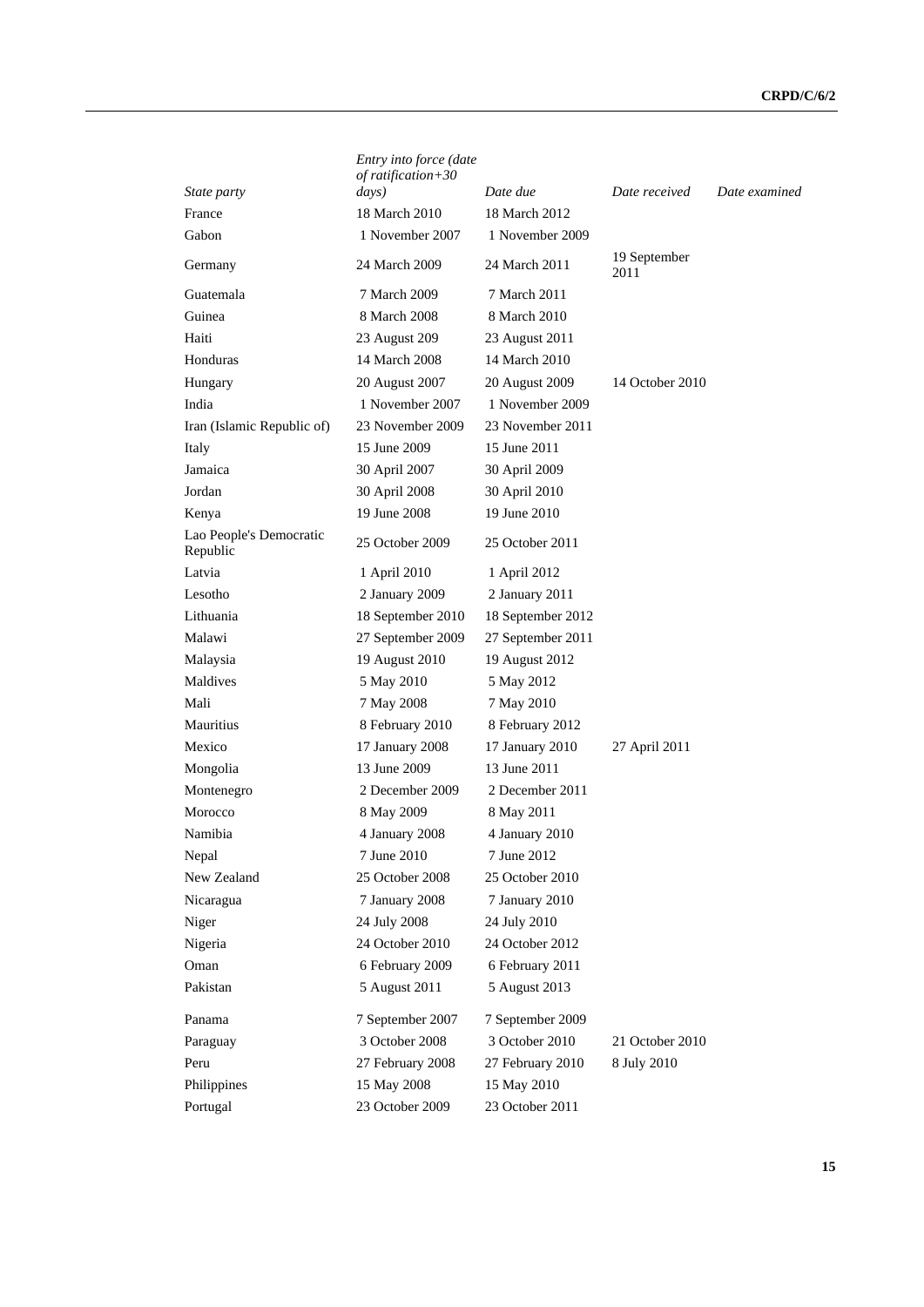|                                                         | Entry into force (date<br>of ratification+30 |                  |                 |                   |
|---------------------------------------------------------|----------------------------------------------|------------------|-----------------|-------------------|
| State party                                             | days)                                        | Date due         | Date received   | Date examined     |
| Qatar                                                   | 13 June 2008                                 | 13 June 2010     |                 |                   |
| Republic of Korea                                       | 11 January 2009                              | 11 January 2011  | 27 June 2011    |                   |
| Republic of Moldova                                     | 21 October 2010                              | 21 October 2012  |                 |                   |
| Romania                                                 | 27 February 2011                             | 27 February 2013 |                 |                   |
| Rwanda                                                  | 15 January 2009                              | 15 January 2011  |                 |                   |
| San Marino                                              | 22 March 2008                                | 22 March 2010    |                 |                   |
| Saudi Arabia                                            | 24 July 2008                                 | 24 July 2010     |                 |                   |
| Senegal                                                 | 7 October 2010                               | 7 October 2012   |                 |                   |
| Serbia                                                  | 31 August 2009                               | 31 August 2011   |                 |                   |
| Seychelles                                              | 2 November 2009                              | 2 November 2011  |                 |                   |
| Sierra Leone                                            | 4 November 2010                              | 4 November 2012  |                 |                   |
| Slovakia                                                | 26 June 2010                                 | 26 June 2012     |                 |                   |
| Slovenia                                                | 24 May 2008                                  | 24 May 2010      |                 |                   |
| South Africa                                            | 30 December 2007                             | 30 December 2009 |                 |                   |
| Spain                                                   | 3 January 2008                               | 3 January 2010   | 3 May 2010      | 20 September 2011 |
| St. Vincent and the<br>Grenadines                       | 29 November 2010                             | 29 November 2012 |                 |                   |
| Sudan                                                   | 24 May 2009                                  | 24 May 2011      |                 |                   |
| Sweden                                                  | 15 January 2009                              | 15 January 2011  | 7 February 2011 |                   |
| Syrian Arab Republic                                    | 10 August 2009                               | 10 August 2011   |                 |                   |
| Thailand                                                | 29 August 2008                               | 29 August 2010   |                 |                   |
| Togo                                                    | 1 April 2011                                 | 1 April 2013     |                 |                   |
| Tunisia                                                 | 2 May 2008                                   | 2 May 2010       | 1 July 2010     | 12 April 2011     |
| Turkey                                                  | 28 October 2009                              | 28 October 2011  |                 |                   |
| Turkmenistan                                            | 4 October 2008                               | 4 October 2010   |                 |                   |
| Uganda                                                  | 25 October 2008                              | 25 October 2010  |                 |                   |
| Ukraine                                                 | 4 March 2010                                 | 4 March 2012     |                 |                   |
| <b>United Arab Emirates</b>                             | 19 April 2010                                | 19 April 2012    |                 |                   |
| United Kingdom of Great<br>Britain and Northern Ireland | 8 July 2009                                  | 8 July 2011      |                 |                   |
| United Republic of Tanzania                             | 10 December 2009                             | 10 December 2011 |                 |                   |
| Uruguay                                                 | 11 March 2009                                | 11 March 2011    |                 |                   |
| Vanuatu                                                 | 23 November 2008                             | 23 November 2010 |                 |                   |
| Yemen                                                   | 26 April 2009                                | 26 April 2011    |                 |                   |
| Zambia                                                  | 1 March 2010                                 | 1 March 2012     |                 |                   |

**16**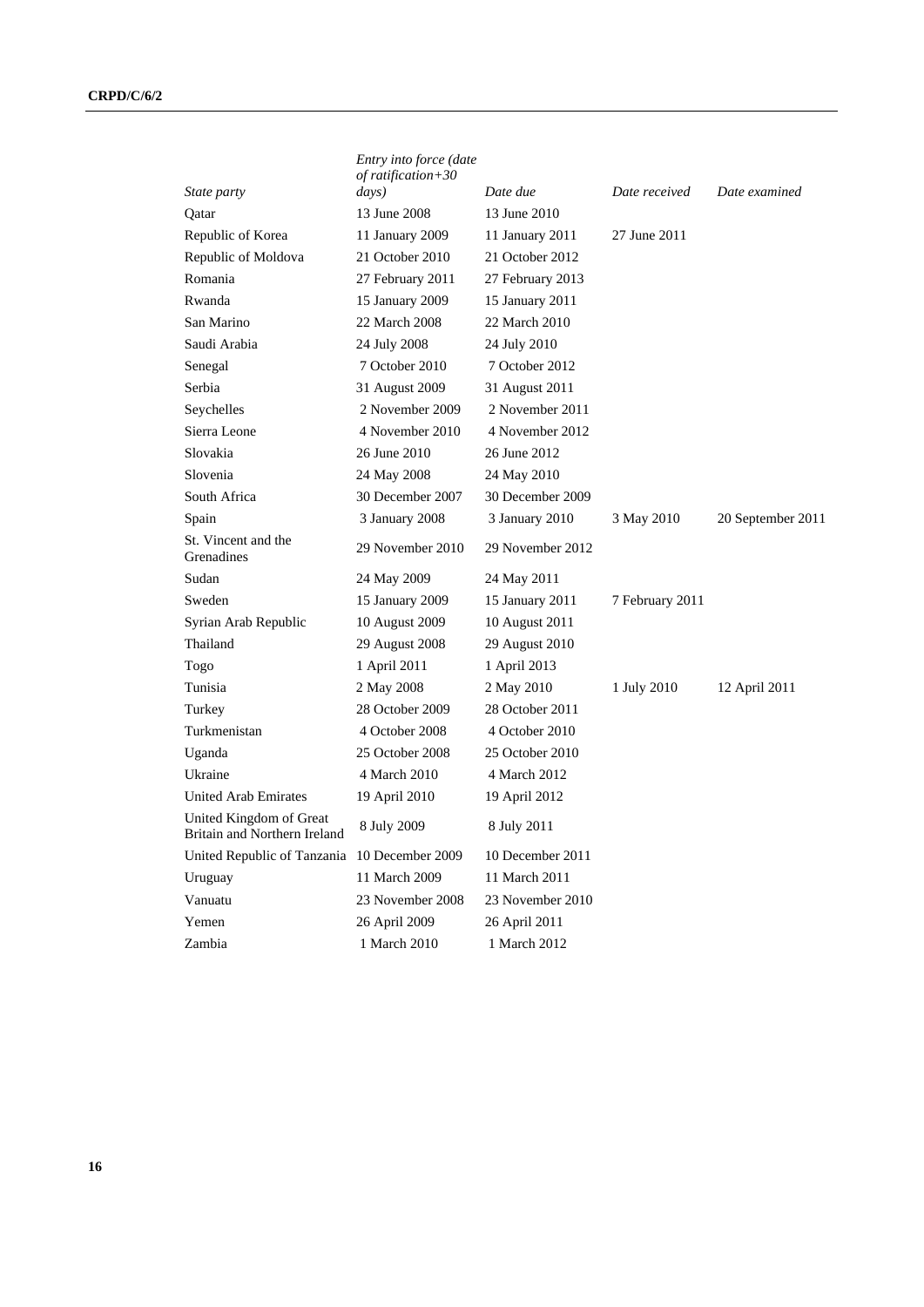# **Annex III**

## **Decisions adopted by the Committee during its sixth session**

1. The Committee decided to support a proposal presented jointly by Microsoft, Ability.net and the University of Middlessex to conduct an assessment on accessibility of the Committee's meetings, during its forthcoming 7th session, with a view to making concrete proposals.

2. The Committee will continue to respond to the invitation of the Human Rights Council Task Force on accessibility and make recommendations and proposals on how to improve access by persons with disabilities to the work of the Council, to Palais des Nations, as well as to information, communication and technology services at the United Nations Office at Geneva.

3. The Working group on accessibility to public transportation and on airline policies will send a letter to the International Air Transport Association (IATA) and meet with its representatives during the 7th session.

4. The Committee will send a letter to the European Commission for Democracy through Law (the Venice Commission) expressing concerns about to the possible impact of the Commission's review of its Code of Good Practice in Electoral Matters on the right of persons with disabilities to vote.

5. The Committee will hold a day of general discussion during its 8th session if its request for additional meeting time is approved by the General Assembly.

6. The Committee extended the mandate of Maria Soledad Cisternas Reyes as Special Rapporteur on communications for one year, until the end of the 8th session.

7. The Committee will send a letter to the World Intellectual Property Organization (WIPO) in support of its Visually Impaired Persons (VIP) initiative.